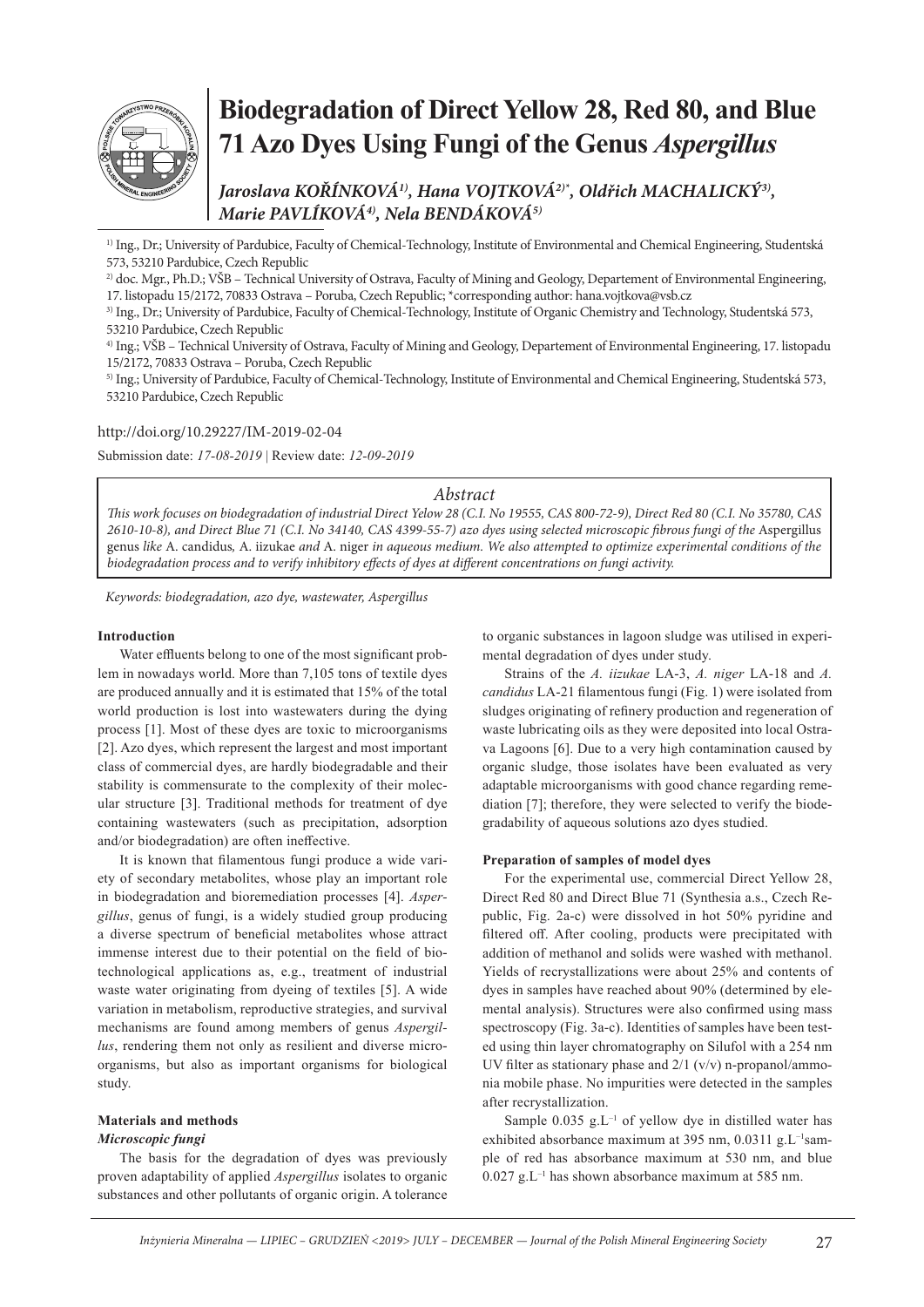

Fig. 1. Aspergillus niger LA-18 and Aspergillus iizukae LA-3 (Olympus CX41, magnified 400x) Rys. 1. Aspergillus niger LA-18 i Aspergillus iizukae LA-3 (Olympus CX41, powiększenie 400x)



Fig. 2. a) Direct Yellow 28, M = 637 g.mol<sup>-1</sup>, b) Direct Red 80, M = 1241 g.mol<sup>-1</sup>, and c) Direct Blue 71, M = 942 g.mol<sup>-1</sup> Rys. 2. a) Direct Yellow 28,  $M = 637$  g.mol<sup>-1</sup>, b) Direct Red 80,  $M = 1241$  g.mol<sup>-1</sup> oraz c) Direct Blue 71,  $M = 942$  g.mol<sup>-1</sup>

#### **Fungal biodegradation**

Spores of *Aspergillus* fungi obtained as new isolates from soils contaminated with a high content of organics were inoculated into dyes solutions by following routine: all selected isolates of *Aspergillus* fungi were cultivated on Petri dishes with Sabouraud dextrose agar (M063, HiMedia Laboratories, Mumbai, India) at first. After 10 days culturing, spores were separated from strongly spore-forming cultures and inoculated into Erlenmeyer flask containing dye solution. Occasionally, samples were agitated during experiment.

Biodegradation experiments were performed in the form of static samples culturing for 10 days at 25°C.

After 10 days of biodegradation, samples were filtered (KA-3M, Filpap, Czech Republic), centrifuged for 15 min at 4400 rpm and then UV/vis absorption spectra were measured. A reference sample of the dye solution without the presence of fungi was also measured for comparison.

#### **MS and UV/vis absorption spectrometry**

ESI-MS spectra (Fig. 3a-c) were measured on a mass spectrometer with a hybrid QqTOF analyzer (MicrOTOF-Q, Bruker Daltonics, Germany) in the range of 50–1500 m/z when recording negative ions. Before measurement, the instrument was externally calibrated using sodium formate clusters. Dyes were dissolved in acetonitrile/water (1/1). Capillary voltage was 4.5 kV, drying gas temperature was 200°C, the flow rate and nitrogen pressure were 4 L.min<sup>-1</sup> and 0.4 bar.

Absorption spectra (Fig. 3d) were measured on a Hewlett Packard 8453 UV/vis spectrophotometer (Agilent Technologies, USA) in a 1 cm path length quartz cuvette. Molar absorption coefficients of the yellow dye ( $\varepsilon$ (396) = 15500 L.mol<sup>-1</sup>.cm<sup>-1</sup>), red ( $\varepsilon$ (528) = 24600 L.mol<sup>-1</sup>.cm<sup>-1</sup>), and blue  $(\epsilon(586) = 50300 \text{ L} \cdot \text{mol}^{-1} \cdot \text{cm}^{-1})$  were determined by measuring five concentration standards in distilled water.

#### **Results and discussion**

Direct Yellow 28 was decoloured with *A. niger* fungi, which was able to bleach the dye by 93% after 10 days. Direct Red 80 and Direct Blue 71 dyes were most effectively bleached by the *A. candidus* fungi, concentration of Red 80 was reduced by 95% after 10 days and the Blue 71 by 84%. Results on fungi biodegradations of dyes after 10 days are shown in Table 1.

Figure 4 shows UV/vis absorption spectra of samples of dyes as for the beginning of the experiment as also after 10 days of action of selected fungi strains. It has been found that fungi under study have bleached dyes, but they produced metabolites absorbing in the visible region at the same time.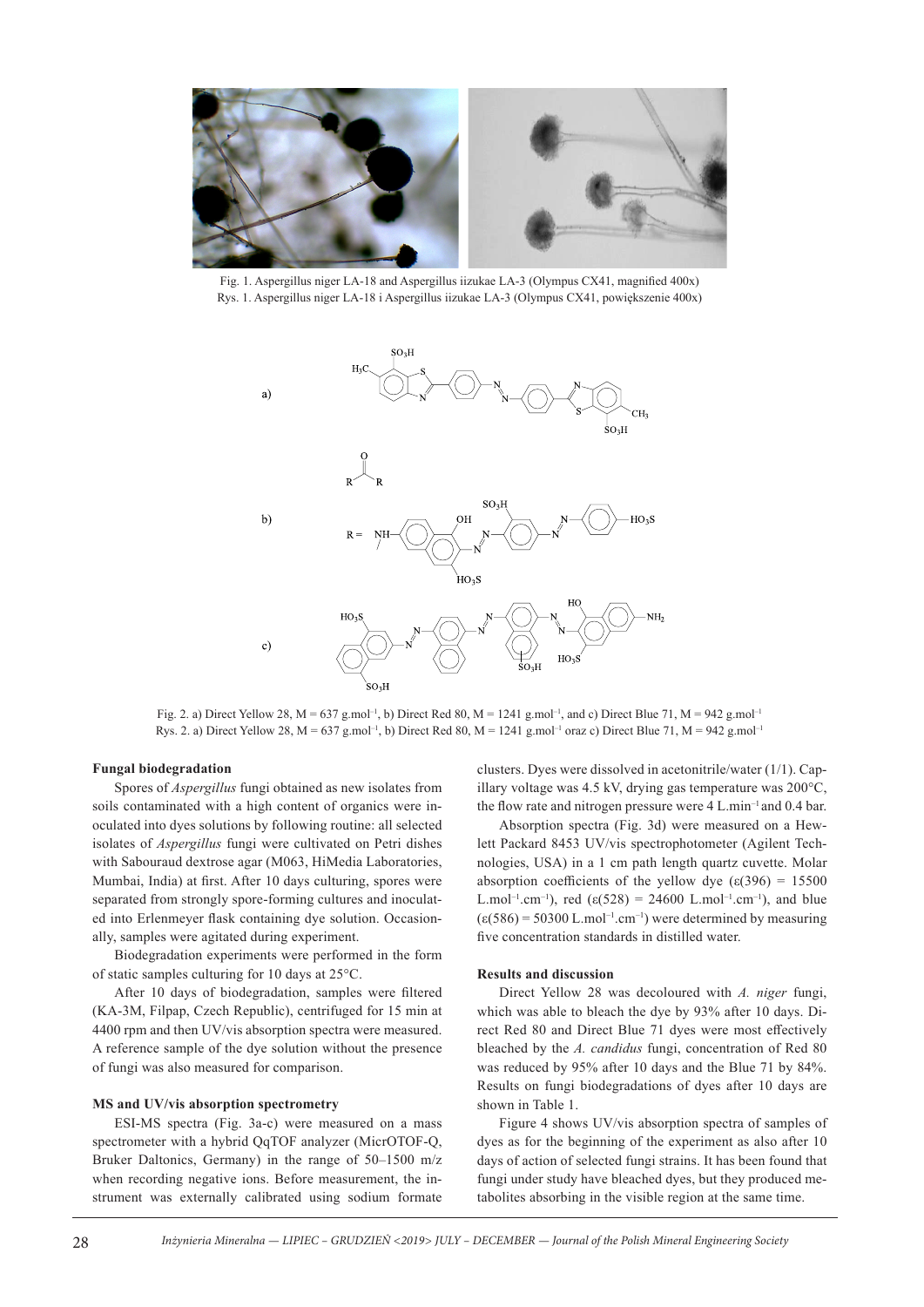

Fig. 3. ESI mass spectra for the negatively charged ions: a) Yellow 28 m/z: 317 [M – 2Na]<sup>2–</sup> (100%), b) Red 80 m/z: 320 [M – 4Na]<sup>4–</sup> (8%), 251 [M – 5Na]<sup>5</sup> (25%), 206 [M – 6Na]<sup>6</sup> (100%), c) Blue 71 m/z: 320 [M – 3Na]<sup>3</sup> (12%), 234 [M – 4Na]<sup>4</sup> (100%) and (d) UV/vis absorption spectra of yellow (1), red (2) and blue (3) in distilled water

Rys. 3. Widma masowe ESI dla ujemnie naładowanych jonów: a) Żółty 28 m/z: 317 [M – 2Na]<sup>2</sup>– (100%), b) Czerwony 80 m/z: 320 [M – 4Na]<sup>4</sup> (8%), 251 [M – 5Na]5– (25%), 206 [M – 6Na]6– (100%), c) Niebieski 71 m/z: 320 [M – 3Na]3– (12%), 234 [M – 4Na]4– (100%) i (d) widma absorpcyjne UV/vis koloru żółtego (1), czerwonego (2) i niebieskiego (3) w wodzie destylowanej

| Tab. I. Wyniki biodegradacji grzybów badanych barwników po 10 dniach (odzysk w%) |                                   |      |                                   |      |                                   |      |
|----------------------------------------------------------------------------------|-----------------------------------|------|-----------------------------------|------|-----------------------------------|------|
|                                                                                  |                                   |      | Biodegradation <sup>a)</sup>      |      |                                   |      |
|                                                                                  | <b>Direct Yellow 28</b>           |      | Direct Red 80                     |      | Direct Blue 71                    |      |
| Fungi strain                                                                     | $Absorbance -$<br>Dye removal [%] |      | $Absorbance -$<br>Dye removal [%] |      | $Absorbance -$<br>Dye removal [%] |      |
| Reference sample                                                                 | 1.49986                           | 0    | 1.09536                           | 0    | 1.45620                           | 0    |
| $A$ niger LA $18$                                                                | 0.10507                           | 93.0 | 0,24588                           | 77.6 | 0.43538                           | 70.1 |

0,31495

 $0.05136$ 

0.23316

71,3

 $95.3$ 

78.7

0,24938

0.22654

0.31800

52,6

68.2

80.8

Tab. 1. Results on fungi biodegradations of dyes under study after 10 days (recovery in %) Tab. 1. Wyniki biodegradacji grzybów badanych barwników po 10 dniach (odzysk w%)

average value

A iizukae LA-3

A candidus LA-21

Mixture of fungi used

0,71067

0.47646

0.28851

The most well-known fungi in terms of degradation of dyes are the ligninolytic fungi, which produce a variety of active enzymes degrading the various textile dyes due to nonspecific metabolic systems [8–9] (fungi producing many active enzymes due to their non-specific enzyme systems). Since 1999, it has been shown that laccases and azo-reductases represent enzymes significantly degenerating azo dyes. Other important enzymes include phenolic oxidases, peroxidases, hydroxylases and a variety of azo-dye reductases [10].

The activity of microscopic fungi of the *Aspergillus* genus in the degradation of textile azo dyes has not been sufficiently explored due to the number of representatives of this genus. Although number of works have been published to verify the biodegradation activity of several representatives, in particular *A. niger*, *A. foetidus*, *A. oryzae* and *A. ochraceus*  [11–16], the activity of microscopic fibrous fungi *A. candidus* and *A. iizukae* has not yet been published. In this respect, an interesting study by [17], which examined the biosorption ability of *A. niger* and *A. terreus*, was to bind the colour components and metals from pigments, as well as their decolorizing capabilities. When testing the decolourization of coloured solutions with *A. niger*, the percentage of decolourization of the samples was approximately 30%, while in the biodegradation process with the fungi *A. terreus*, after 336 hours, the solution was discoloured by up to 98%. However, even in other studies, it was confirmed that the rate of degradation is the most intense within 10 days [18], after 240 hours (10 days) it significantly decreases. After 336 hours, significant spectral changes leading to toxic conversions were found in the dye molecules, as confirmed by acute toxicity and mutagenicity tests (up to ten-fold increase in the degree of toxicity of colorant residues) [19–20].

82,9

 $84.4$ 

78.2

10-Days biodegradation has also proven itself in our experiments. In the check results of continuing biodegradation after 20 days in simulated samples of azo dyes, significant changes in the colour of monitored solutions (Fig. 4) were found; they were caused due to production of various pigments produced by the fungi of the *Aspergillus* genus as intermediate metabolites during their growth [21]. It is known that the *Aspergillus* genus representatives produce various coloured pigments including melanins [22] and it has been shown previously that increased pigment production is close-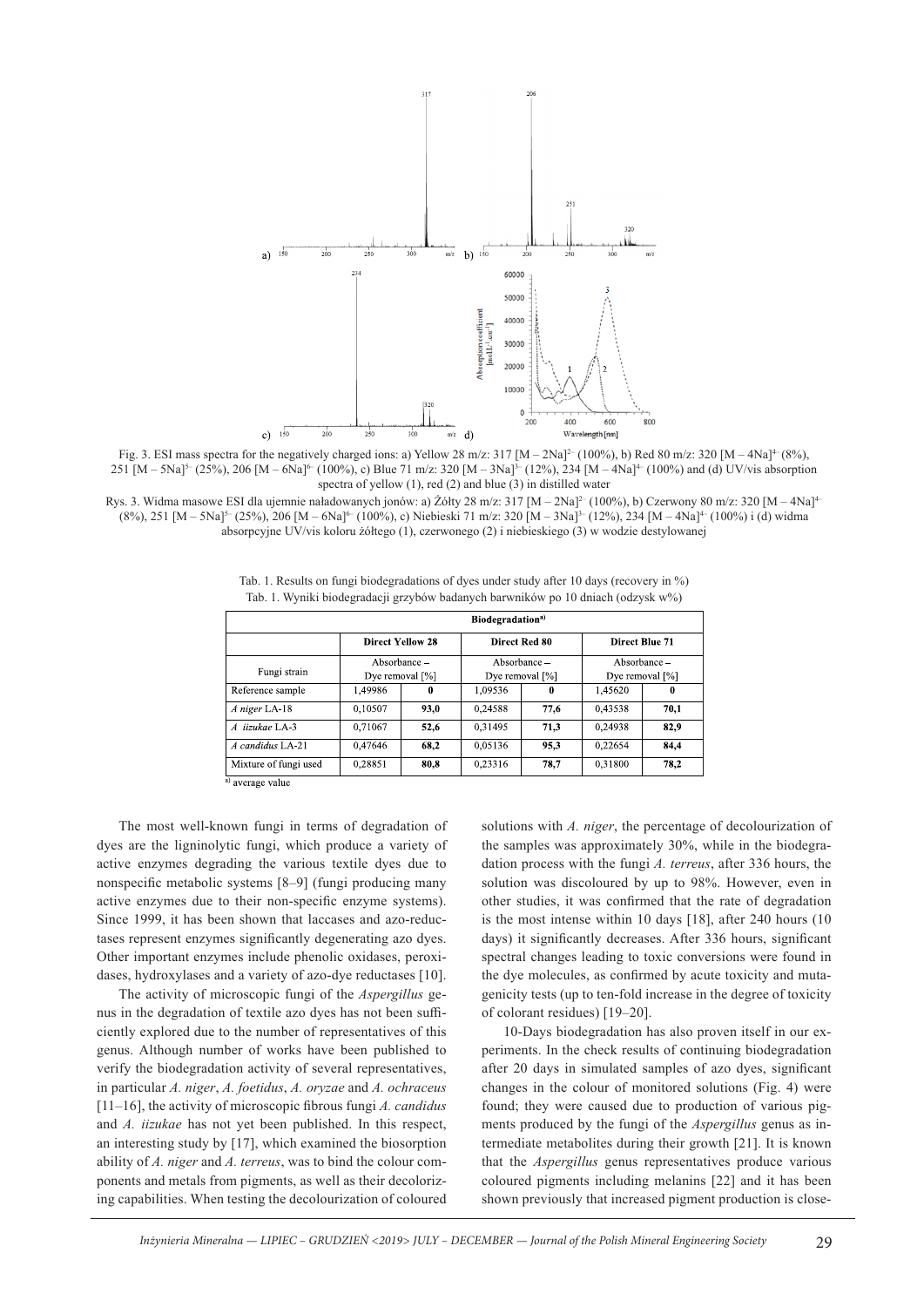

Fig. 4. UV/vis absorption spectra for samples of dyes containing tested fungi after 10 days. Curve 1: reference sample of dye, curve 2: *Aspergillus niger*, curve 3: *Aspergillus iizukae*, curve 4: *Aspergillus candidus*, curve 5: mixture of all fungi Rys. 4. Widma absorpcyjne UV / Vis dla próbek barwników zawierających badane grzyby po 10 dniach. Krzywa 1: próbka odniesienia barwnika, krzywa 2: *Aspergillus niger*, krzywa 3: *Aspergillus iizukae*, krzywa 4: *Aspergillus candidus*, krzywa 5: mieszanka wszystkich grzybów

ly related to the adaptation of fungi to stress conditions in the environment [23]. Fungi isolates selected in our experimental work produce related pigments. A dark brown pigment aspergillin was detected in the *A. niger* check culture filtrate after 20 days as well as in the case of the *A. iizukae* fungi when the brownish soluble pigment iizukine [24] coloured the samples. Although *A. candidus* is also closely related to the darkly pigmented group of *Aspergillus* (including *A. niger*) [25], it is known as the white-spored species. In this strain the white pigment production is limited, so its decolorizing activity increased slightly after 20 days (for example in the yellow dye to 92%) because it was not affected by the production of dark metabolites.

### **Conclusion**

Azo dyes, the largest class of commercially available textile synthetic dyes, are often used not only for textile and leather dyeing, but also in drugs and cosmetics industry. Their occurrence in wastewater, particularly in Asian regions, is alarming today and affects life forms at all levels.

It turns out that the physicochemical methods of industrial wastewater treatment do not remove these dyes efficiently. In addition, these dyes are not readily degraded by microorganisms, although microbial degradation involving wastewater decolourization has gained more attention lately, primarily due to the environmentally friendly and less costly nature of the process as a whole.

The use of *Aspergillus* microscopic fibrous fungi of the *Aspergillus genus* in bioremediation of textile wastewater is a suitable alternative to microbial degradation. When selecting a suitable degrading microorganism, it is possible to degrade the tested azo dyes after 10 days with very high efficiency. Based on the experiments, it was found that the best degradable dye is Direct Red 80, which was degraded by the fungi *A. candidus* by 95%. *A. niger* degraded Direct Yellow 28 by 93%, and Direct Blue 71 was degraded after 10 days up to 84%. When a joint consortium was applied, the efficacy was lower due to the co-production of secondary metabolites by fungi applied.

#### **Acknowledgements**

This research was financially supported by Grant SGS No. SP2018/2 by the Faculty of Mining and Geology of VŠB – Technical University of Ostrava & Ministry of Education, Youth and Sports of the Czech Republic. The authors would like to thank for the project support.

The authors also thank for financial support by Research Grant SGS 2018 003, Faculty of Chemical Technology of University of Pardubice.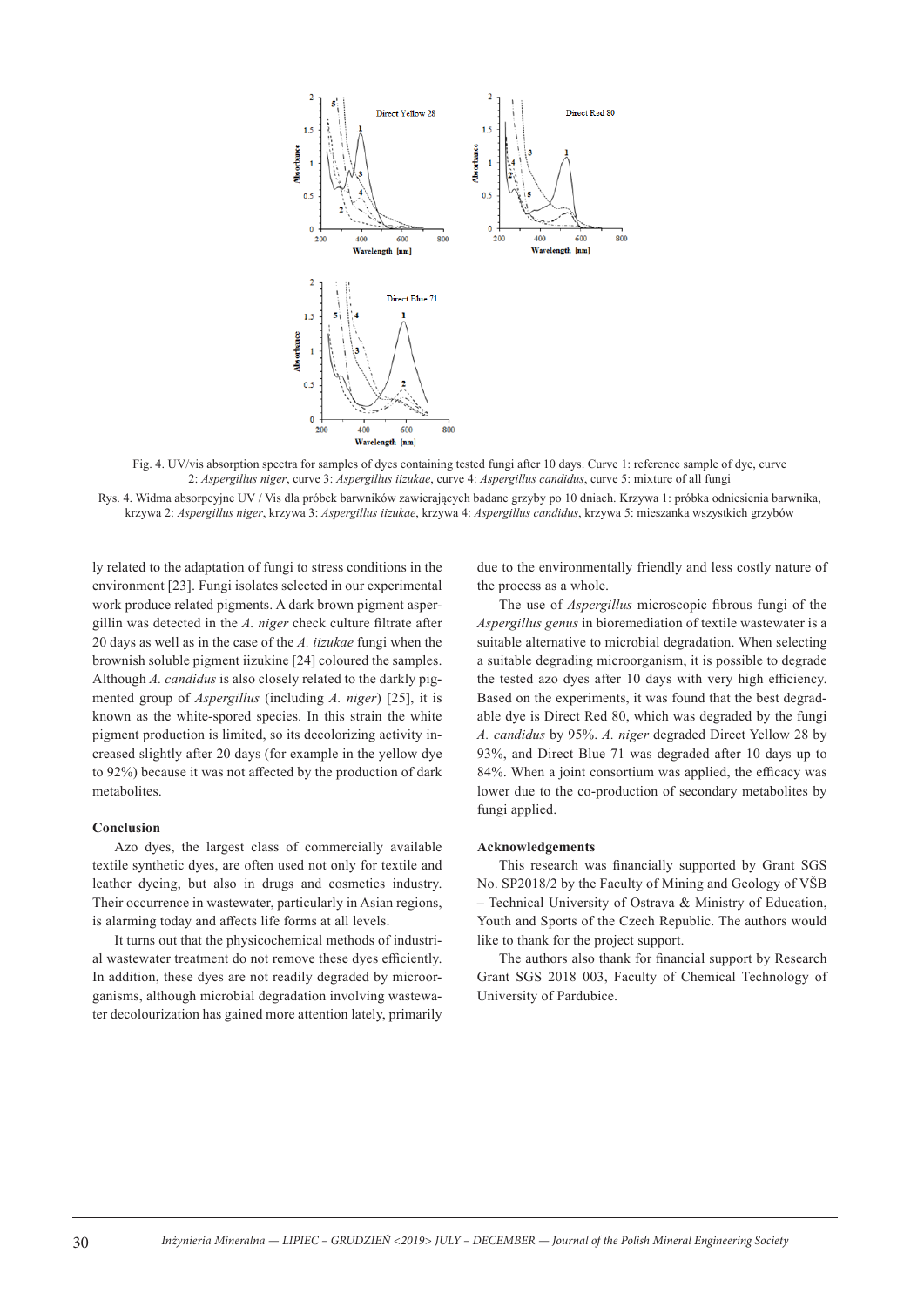#### **Literatura – References**

- 1. H. Zollinger, Color Chemistry Syntheses, Properties and Applications of Organic Dyes and Pigments, New York, VCH (1987), 92-102.
- 2. E. Forgacs, T. Cserháti, G. Oros, Removal of synthetic dyes from wastewaters: a review, Environment International, 30 (2004), 953-971.
- 3. A. Stolz, Basic and applied aspects in the microbial degradation of azo dyes, Applied Microbiology and Biotechnology, 56 (2001), 69-80.
- 4. E.M. Fox, B.J. Howlett, Secondary metabolism: regulation and role in fungal biology, Current Opinion in Mikrobiology, 11 (2008), 481-487.
- 5. H. Singh, Mycoremediation: Fungal Bioremediation, John Wiley Sons (2006).
- 6. M. Vašinková, A. Babičová, M. Dlabaja, Biodiversity of microscopic fungi isolated from the Ostrava lagoons (Ostramo Lagoons, Czech Republic), 17th International Multidisciplinary Scientific GeoConference SGEM 2017, 17 (2017), 535-540.
- 7. H. Vojtková, Fungi-mineral interface: Influence of toxic metals on resistant morphological structures, In: Exploring Microorganisms: Recent Advances in Applied Microbiology, BrownWalker Press (2018), 27-30.
- 8. N. Kirby, G. McMullan, R. Marchant, Bioremediation of textile industry wastewater by white-rot fungi, Studies in Environmental Science, 66 (1997), 711-718.
- 9. K. Murugesan, P.T. Kalaichelvan, Synthetic dye decolourization by white rot fungi, Indian Journal of Experimental Biology, 41 (2003), 1076-1087.
- 10. M. Sudha, A. Saranya, G. Selvakumar, N. Sivakumar, Microbial degradation of azo dyes: a review, International Journal of Current Microbiology and Applied Sciences, 3 (2014), 670-690.
- 11. Y. Fu, T. Viraraghavan, Fungal decolorization of dye waste wasters: a review, Bioresource Technology, 793 (2001), 251-262.
- 12. C. Bidisha, R. Sreeranjani, A. Shaik, S. Chaudhari, S. Sumathi, Bioaccumulation and biosorption of drimarene red dye by Aspergillus foetidus, International Journal of Environment and Pollution, 28 (2006), 517-533.
- 13. C.R. Corso, A.C.M. Almeida, Bioremediation of dyes in textile effluents by Aspergillus oryzae, Microbial Ecology, 57 (2009), 384-390.
- 14. N. Ali, A. Hameed, M.F. Siddiqui, P.B. Ghumro, S. Ahmed, Application of Aspergillus niger SA1 for the enhanced bioremoval of azo dyes in Simulated Textile Effluent, African Journal of Biotechnology, 8 (2009), 3839-3845.
- 15. A.A. Telke, A.A. Kadam, S.S. Jagtap, J.P. Jadhav, S.P. Govindwar, Biochemical characterization and potential for textile dye degradation of blue laccase from Aspergillus ochraceus NCIM-1146, Biotechnology and Bioprocess Engineering, 15 (2010), 696-703.
- 16. L. Benghazi, E. Record, A. Suárez, J.A. Gomez-Vidal, J. Martínez, T. de la Rubia, Production of the Phanerochaete flavido-alba laccase in Aspergillus niger for synthetic dyes decolorization and biotransformation, World Journal of Microbiology and Biotechnology, 30 (2014), 201-211.
- 17. E.J. Almeida, C.R. Corso, Comparative study of toxicity of azo dye Procion Red MX-5B following biosorption and biodegradation treatments with the fungi Aspergillus niger and Aspergillus terreus, Chemosphere, 112 (2014), 317- 322.
- 18. N.F. Ali, R.S.R. El-Mohamedy, Microbial decolourization of textile waste water, Journal of Saudi Chemical Society, 16 (2012), 117-123.
- 19. A. Gottilieb, C. Shaw, A. Smith, A. Wheatley, S. Forsythe, The toxicity of textile reactive azo dyes after hydrolysis and decolourization, Journal of Biotechnology, 101 (2003), 49-56.
- 20. K. Schneider, C. Hafner, I. Jäger, Mutagenicity of textile dye products, Journal of Applied Toxicology, 24 (2004), 83-91.
- 21. M.M. Atalla, E.A.M. Elkhrisy, M.A. Asem, Production of textile reddish brown dyes by fungi, Malaysian Journal of Microbiology, 7 (2011), 33-40.
- 22. R.C.R. Goncalves, H.C.F. Lisboa, S.R. Pombeiro-Sponchiado, Characterization of melanin pigment produced by Aspergillus nidulans, World Journal of Microbiology and Biotechnology, 28 (2012), 1467-1474.
- 23. N. Durán, M.F. Teixeira, R. De Conti, E. Esposito, Ecological-friendly pigments from fungi, Critical Reviews in Food Science and Nutrition, 42 (2002), 53-66.